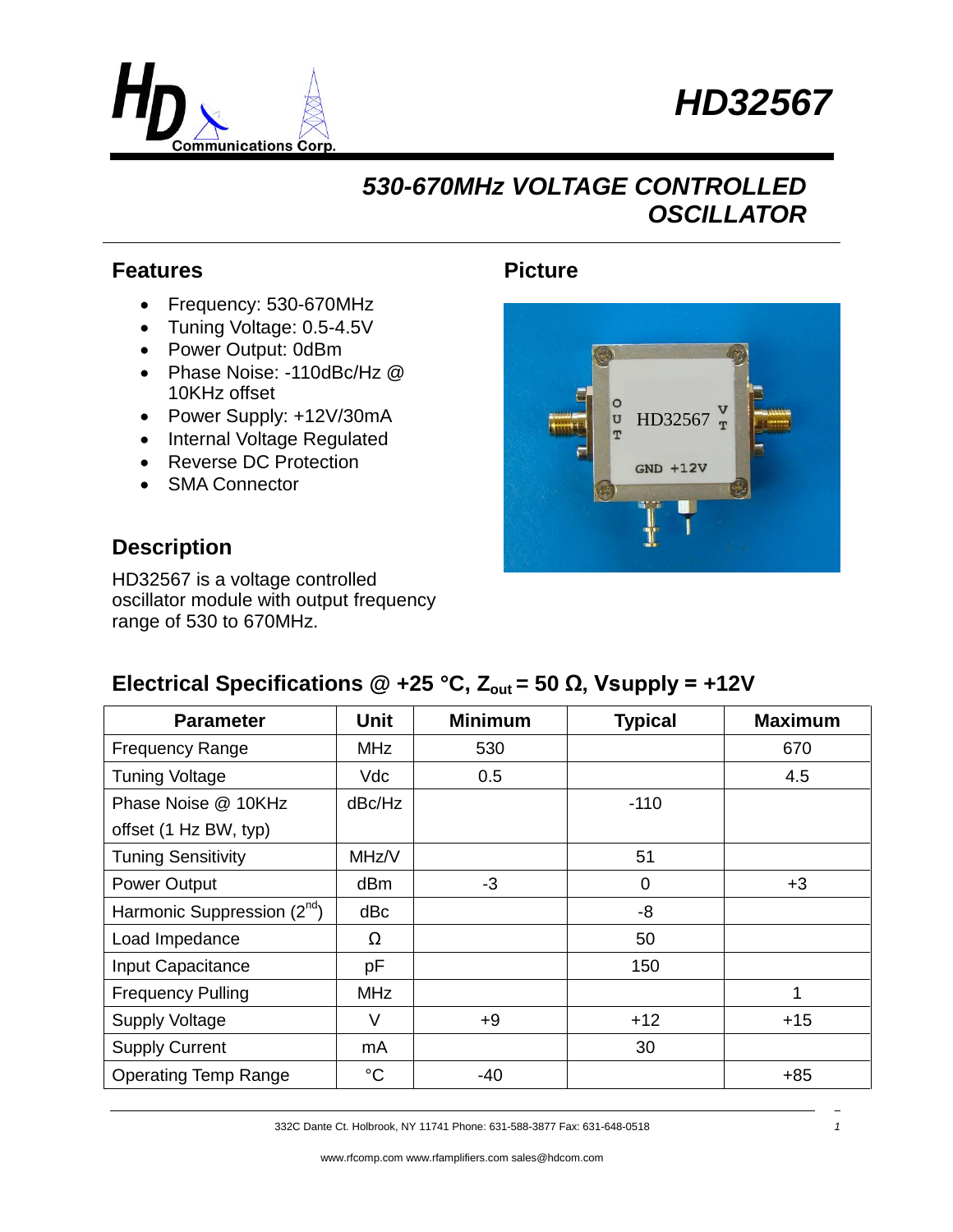



# *530-670MHz VOLTAGE CONTROLLED OSCILLATOR*

### **Typical Performance @ +25 °C**





332C Dante Ct. Holbrook, NY 11741 Phone: 631-588-3877 Fax: 631-648-0518